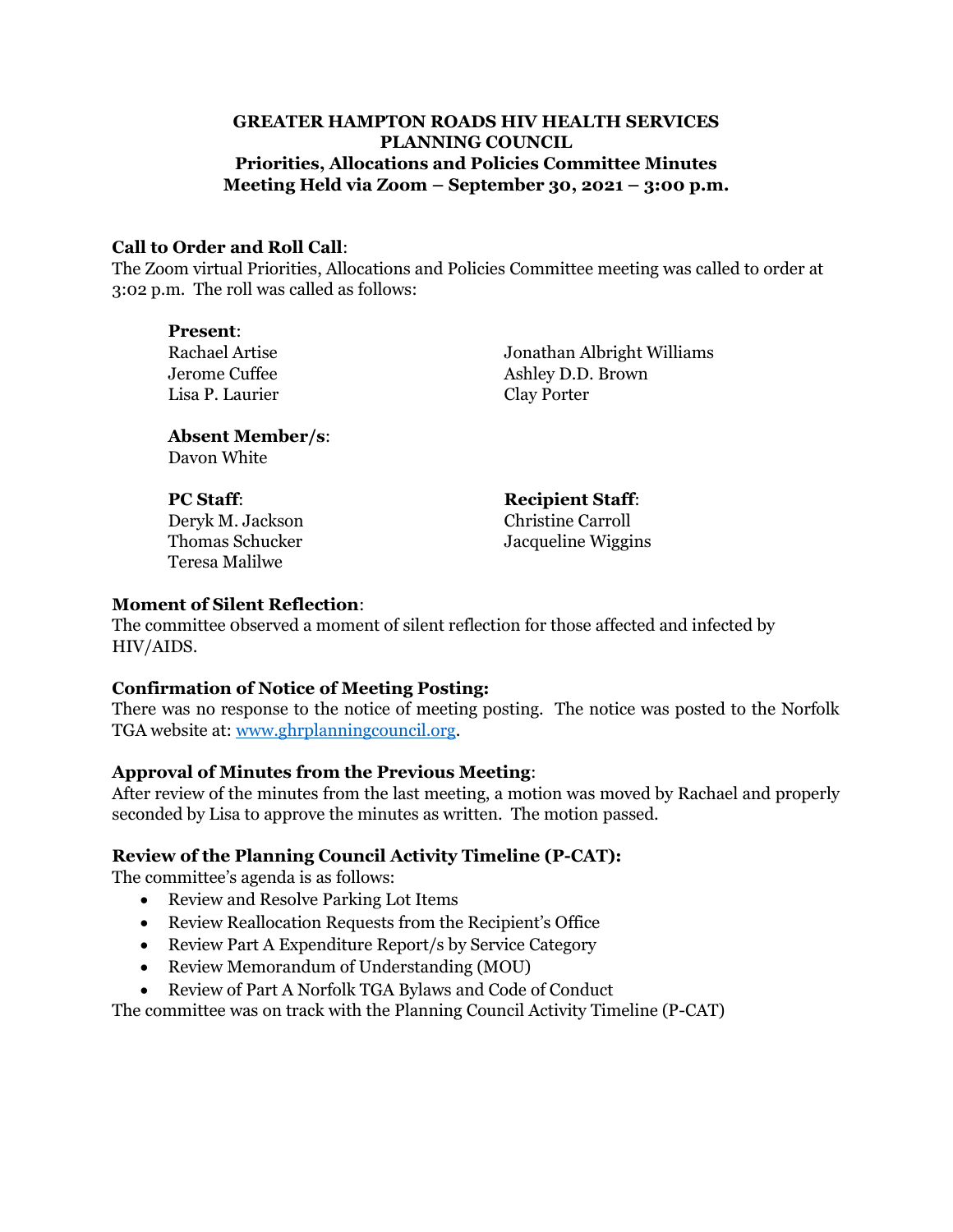## **Review Reallocation Request/s from the Recipient**:

### **Review Part A Expenditure Summary Report by Service Category**:

A review of the Expenditure Summary Report indicated that the target expenditure was at 46%. The following service categories were over the target expenditure rate:

- Medical Case Management
- Early Intervention Services
- Food Bank/Home Delivered Meals
- Non-Medical Case Management

As indicated in the past, the Recipient was working with the City of Norfolk, Purchasing Department to RFP:

- Housing Services
- Local-Drug Reimbursement

However, due to time constraints, the Recipient put the RFP for the two services on hold because new RFPs for services will have to go out in November, including Housing Services, and Local-Drug Reimbursement. The Recipient Staff was, therefore, recommending removing from:

| <b>Housing Services:</b> | \$177,945.00 |
|--------------------------|--------------|
| Drug Reimbursement-Local | \$33,810.00  |
| Total                    | \$211,755.00 |

To reallocate into:

| Foodbank/Home Delivered Meals:  | \$50,000.00  |
|---------------------------------|--------------|
| <b>Medical Case Management:</b> | \$80,877.00  |
| Non-Medical Case Management:    | \$80,878.00  |
| Total                           | \$211,755.00 |

Early Intervention Services (EIS) is overspending at 99%. The Recipient will reallocate funds from Quality Management into EIS and will inform the committee the dollar amount that will be reallocated into that service. However, there will be no need for the committee's approval for the reallocation.

The Program Manager noted that the TGA was 6% behind overall and only 3% behind in all services.

The Program Manager announced the employment of a new person in place of Mr. Hargett. The new employee, Mr. Michael Dedeaux, will start on Monday, October 4th.

During discussion, it was noted that Foodbank/Home Delivered Meals has no stipulation put on the service. A client can obtain a food voucher as many times without restriction. It's all under the control of the Provider and Case Managers to educate their clients. However, it was noted that, Statewide, the Foodbank/Home Delivered Meals service category has gotten more utilized. It is necessary to maximize access for all clients but some guidelines should be put I place for utilization of this category. The Planning Council should, therefore, look to see what other jurisdictions have put in place for control factors.

After extensive discussion, a motion was moved by Lisa and properly seconded by Rachael to approve the Recipient's Reallocation Request. The motion passed with: